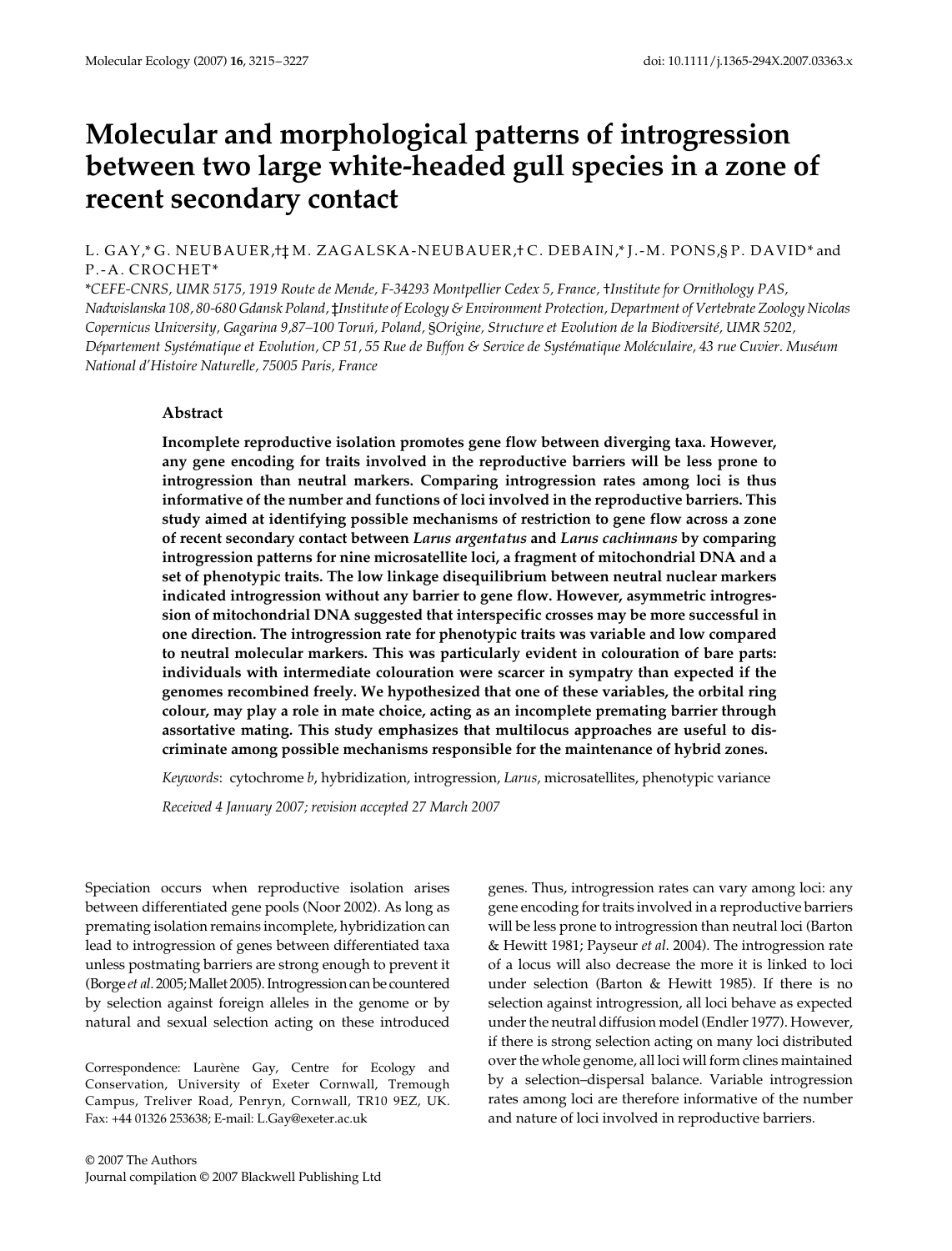Furthermore, sex-biased introgression originating from sex-biased dispersal, behaviour-generating premating barriers or sex-specific postmating barriers, can also generate variable introgression rates of loci across the genome (Barton & Hewitt 1989). For example, sex-biased postmating barriers can be explained by Haldane's rule, which states that if there are sex-specific fitness differences in the F1 progeny, it is usually the heterogametic sex which is the least fit (Haldane 1922; Coyne *et al*. 1991). In birds, in which females are the heterogametic sex, the introgression rate of the maternal genome is therefore expected to be relatively lower, particularly in mitochondrial DNA (mtDNA) due to its maternal inheritance.

Hybridization and introgression is a frequently recognized phenomenon (e.g. Arnold 1997 and references therein). It is particularly common in birds (Grant & Grant 1992), apparently because postmating barriers evolve slower compared to other vertebrates (Prager & Wilson 1975; Price & Bouvier 2002; Fitzpatrick 2004). Detailed analyses of avian hybrid zones are thus crucial to our understanding of the mechanisms that maintain phenotypic differentiation among sympatric bird species despite incomplete reproductive isolation. In this study, we focus on two European gull species, the herring gull (*Larus argentatus*) and the Caspian gull (*Larus cachinnans*), hybridizing in a recent zone of secondary contact. We compared introgression rates among several categories of markers, including several supposedly neutral nuclear and mitochondrial loci as well as several phenotypic traits that are potentially involved in reproductive isolation, to understand if and how phenotypic divergence can be maintained despite gene flow.

Large white-headed gulls generally constitute an excellent model for studying the persistence of phenotypic differences between taxa with incomplete reproductive isolation. First, this group has a very recent origin (100 000–600 000 years ago, Crochet *et al*. 2003; Liebers *et al*. 2004). Second, genetic differentiation between taxa is surprisingly low at nuclear loci ( $F_{ST}$  between 5% and 10%, Crochet *et al*. 2003). Third, differentiation is usually higher in mtDNA, but most species still share polymorphisms. The discrepancy in differentiation levels between the nuclear and mitochondrial genome has been explained by a combination of recent species origin and interspecific gene flow after speciation (Crochet *et al*. 2003). Indeed, interspecific hybrids between large gull species have frequently been recorded (Pierotti 1987; Crochet *et al*. 2003; Olsen & Larsson 2004).

The breeding distribution of the herring gull is northern European, ranging from Iceland to the Kola Peninsula (Olsen & Larsson 2004). Its population size increased markedly during the 20th century, leading to a recent range expansion (Cramps & Simmons 1983; Pons & Migot 1995). The first breeding attempt in Poland was recorded in 1968, and since then, herring gulls have been expanding southwards. It is now a widespread breeder (Panov & Monzikov 1999; Neubauer *et al*. 2006). Caspian gulls have a southeastern Eurasian breeding distribution, ranging from the Black Sea and the Caspian Sea to eastern Kazakhstan (Olsen & Larsson 2004). This species has been expanding northwards, e.g. reaching Poland where the population size has increased exponentially since the first breeding events recorded in the late 1980s (Skorka *et al*. 2005). Today, the distribution ranges of both the herring and Caspian gull overlap in Poland and western Russia (Panov & Monzikov 1999). Hybridization is likely to occur in this zone of recent secondary contact, because mixed pairs and morphological hybrids have been observed (Neubauer and Zagalska-Neubauer, unpublished observations). However, morphologically intermediate individuals indicate hybridization but not necessarily introgression. Due to the close similarity and extensive variability in all phenotypic characters of these two species, molecular markers are needed to understand patterns of introgression across this zone of secondary contact. Furthermore, comparing rates of introgression for phenotypic characters and neutral molecular markers allows a more efficient identification of any barrier to gene flow and better understanding of its mechanisms.

The aim of this study is thus to identify possible mechanisms of restrictions to gene flow between hybridizing herring and Caspian gulls by comparing introgression patterns between supposedly neutral molecular markers, including nine nuclear microsatellite loci and a fragment of the mitochondrial cytochrome *b* gene, and a set of phenotypic variables describing the colour of bare parts and plumage as well as morphometry. The first step was to verify with molecular markers that suspected cases of hybridization actually lead to genetic introgression. Since we cannot directly compare introgression rates of morphological traits and molecular markers, we sequentially addressed the following questions. (i) Is there any evidence of barriers to introgression in the neutral genomes? (ii) Does sex biased introgression lead to different introgression rates of the mitochondrial genome compared to neutral nuclear markers? (iii) Is there any evidence that introgression rates are reduced in any of the phenotypic traits compared to neutral molecular markers, suggesting that these traits are involved in reproductive isolation? For this purpose, we developed a new method based on phenotypic variance that allows comparing qualitatively the introgression rates of various traits.

#### **Materials and methods**

#### *Study site and sample collection*

Samples for genetic analyses were collected in seven populations along a transect spanning over the distribution range of both *Larus argentatus* and *Larus cachinnans*,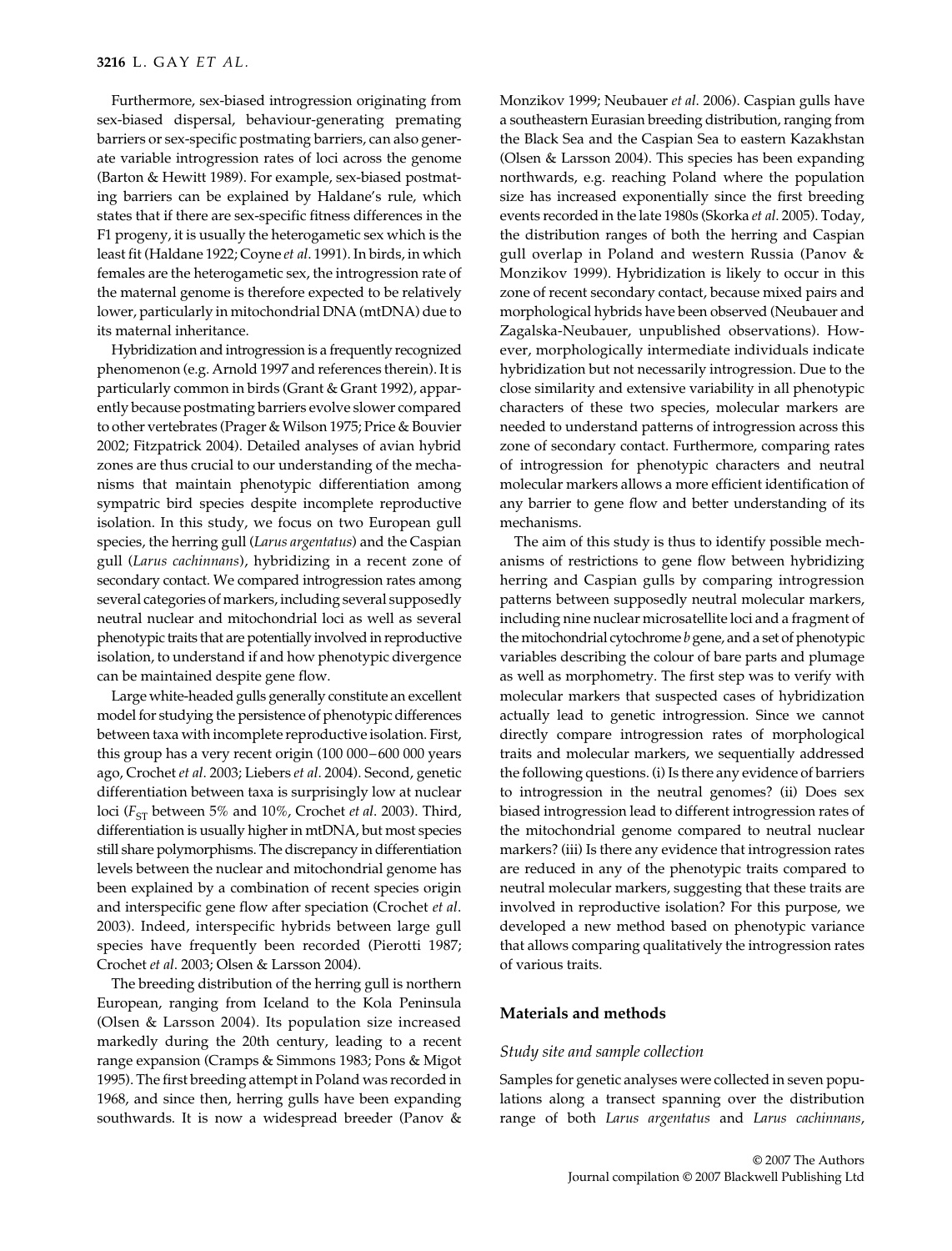

**Fig. 1** Breeding distributions of the herring gull, *Larus argentatus*(light grey), and Caspian gull, *Larus cachinnans* (dark grey) (from Olsen & Larsson 2004) depicting sampling sites. Norway (Vardø); Finland (Turku); Ukraine (Molochnyy Lyman) and four sampling sites in Poland: N, northern Poland (Gdynia); C, central Poland (Włocławek);  $S_1$ , southern Poland 1 (Zastow);  $S_2$ , southern Poland 2 (Tarnow).

**Table 1** Summary statistics of molecular markers and phenotypic variables studied in seven populations across the zone of secondary contact between *Larus argentatus* and *Larus cachinnans*: sample size  $(n_{\text{micro}})$ , number of alleles  $(n_{\text{alleles}})$ , expected heterozygosity  $(H_E$  with standard error in brackets) and global *F*<sub>IS</sub> for the nine microsatellite loci; sample size (*n*<sub>cvtb</sub>), nucleotide (π) and haplotype diversity (*H*) for cytochrome *b* sequences; sample size for morphological measurements ( $n_{\text{morpho}}$ ). The significant  $F_{IS}$  values in Finland and Ukraine were both attributable to a large heterozygote deficiency at one single locus (HG27 and HG14, respectively)

|                       |                   | Microsatellites    |                      |             |              | mtDNA           |              |                |                               |
|-----------------------|-------------------|--------------------|----------------------|-------------|--------------|-----------------|--------------|----------------|-------------------------------|
|                       |                   | $n_{\text{micro}}$ | $n_{\text{alleles}}$ | $H_{\rm E}$ | $F_{\rm IS}$ | $n_{\rm{cvtb}}$ | π            | Н              | Phenotype<br>$n_{\rm morpho}$ |
| Allopatric argentatus | Norway            | 8                  | 3.56                 | 0.45(0.30)  | $-0.12$      | 8               | 0.008(0.005) | 3              |                               |
|                       | Finland           | 30                 | 5.33                 | 0.55(0.27)  | $0.17**$     | 10              | 0.010(0.006) | 5              |                               |
|                       | northern Poland   | 20                 | 4.67                 | 0.50(0.29)  | $0.11*$      | 7               | 0.005(0.003) | 4              | 32                            |
| Sympatry              | central Poland    | 106                | 6.89                 | 0.62(0.24)  | $0.11**$     | 23              | 0.006(0.004) | 6              | 177                           |
| Allopatric cachinnans | southern Poland 1 | 37                 | 6.11                 | 0.54(0.29)  | $-0.005$     | 7               | 0.002(0.001) | 3              |                               |
|                       | southern Poland 2 | 20                 | 5.22                 | 0.55(0.28)  | $0.10*$      | 6               | 0.001(0.001) | $\overline{2}$ | 45                            |
|                       | Ukraine           | 32                 | 5.44                 | 0.56(0.27)  | $0.11**$     | 9               | 0.002(0.002) | $\overline{2}$ | 57                            |

including their zone of secondary contact (see Fig. 1). Populations sampled in Norway (Vardø), Finland (Turku) and northern Poland (Gdynia) belong to *L. argentatus* only (referred to as 'allopatric *argentatus*'), while populations sampled in southern Poland (Zastow and Tarnow) and Ukraine (Molochnyy Lyman) belong to *L. cachinnans* only (referred to as 'allopatric *cachinnans*'). In the population from central Poland (Wloclawek) both species occur (referred to as 'sympatric'). Sample sizes are described in Table 1. Samples including blood stored in EDTA buffer, growing feather quills or muscle in ethanol were collected during the breeding seasons from 1998 to 2004. They were mainly taken from adult gulls trapped on the nest, except in Finland where adult and subadult birds were caught on waste deposits. In the sympatric colony, nests were sampled randomly irrespective of parents' identity. To increase sample sizes in some of the colonies, samples were additionally taken from chicks or freshly dead birds that were not directly related to the already sampled individuals.

# *Morphological measurements*

Twenty-three quantitative or semiquantitative variables concerning morphometry, plumage melanism and colouration of bare parts (see Table S1, Supplementary material) were measured on adults in four populations (including northern, central and southern Poland 2 along with Ukraine). The seven morphometric variables were measured with a calliper to the nearest millimetre: tarsus, toe, wing, head and bill length, bill depth at gonys and minimum bill depth. Seven quantitative (number of primaries with black, length of white on the ninth and 10th primary, length of black on the seventh, eighth, ninth and 10th primary) and four semiquantitative variables (colour of the tongue on the inner web of the 10th primary, type of black pattern on the sixth, ninth and 10th primary) described the pattern of the primary feathers. Five semiquantitative variables concerned bare parts colouration (tarsus, toe, web and eye-ring colour and dark spots in the iris). The nine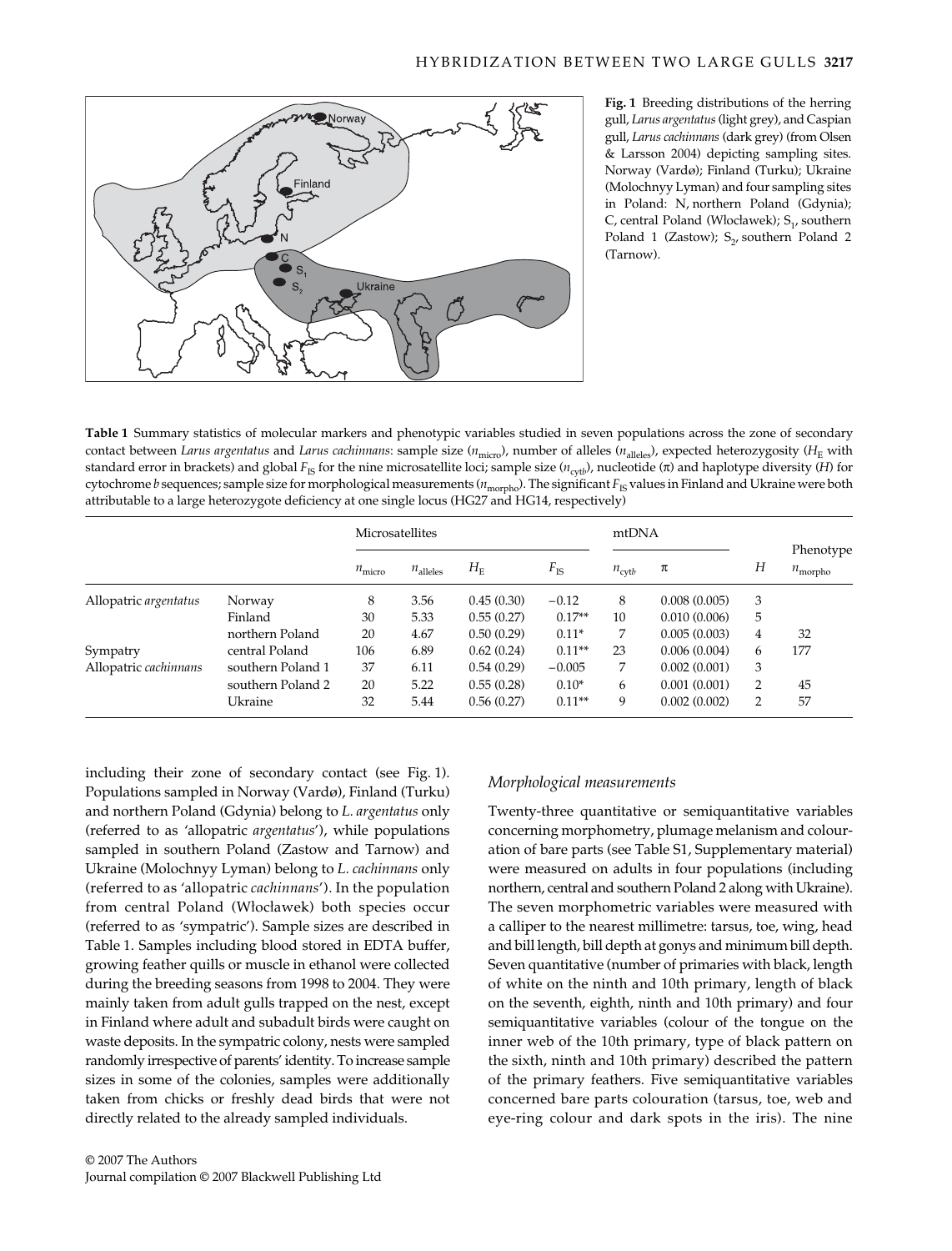semiquantitative traits (ranked categories) will be treated as quantitative variables in subsequent analyses (Siegel & Castellan 1988). Photograph vouchers were taken for most individuals (available from authors upon request).

Measurements were taken by nine different observers. However, analyses of variance (anova) carried out in SAS version 8 (SAS Institute 2000) did not show any significant observer effect in any of the three populations in which there was more than one observer. We estimated repeatability by testing for correlation between measurements in all birds measured twice  $(n = 30)$ , data only available for the most frequent observer GN). Repeatability was very high for most traits (from 82% to 100%). Only eye-ring colour had a lower repeatability (75%), probably due to variability in individual physiological state. However, differences between measurements were always smaller than the mean difference between eye-ring colour in *L. argentatus* and *L. cachinnans*.

#### *Genetic analyses*

Total genomic DNA from blood samples was extracted using the DNeasy Tissue Kit (QIAGEN) following the recommended procedure. Feathers and muscle tissue were digested in 10% Chelex 100 (Biorad) with 5 µL of proteinase K followed by two 15-min boiling steps following the procedure described in Walsh *et al*. (1991).

Nine microsatellite loci were amplified in 253 individuals: five loci (HG27, HG25, HG18, HG14, HG16) were developed for the American herring gull *Larus smithsonianus* (Crochet *et al*. 2003) and four (K31, K32, K67, K71) for the black-legged kittiwake *Rissa tridactyla* (Tirard *et al*. 2002). For HG- loci, the polymerase chain reaction (PCR) was performed in 10 µL reaction volumes containing 2 µL DNA template of variable concentration, 10 mm Tris-HCl, 50 mm KCl, 2 mm  $MgCl<sub>2</sub>$ , 2 mm of each dNTP, 0.4 µm of each primer and 0.1 U *Taq* DNA polymerase (Eurogentec). All HG-loci were amplified with an annealing temperature of 58 °C. K- loci were amplified following the protocol in Tirard *et al*. (2002). PCR products were visualized using an ABI PRISM 310 Genetic analyser (Applied Biosystems).

An approximately 500 bp long fragment of the cytochrome *b* gene was amplified in a subset of 70 individuals from each of the seven populations (Table 1) using the primers L14967 and H15503 or H15938, following procedures described in Pons *et al*. (2004). All amplification products were sequenced on both strands.

All individuals with available DNA sample were sexed using the universal molecular sexing method described in Griffiths *et al*. (1998). We also sexed birds in the field, based on measurements of tarsus, bill and wing length. As there was no discrepancy between these methods  $(n = 149)$ , we determined the sex of further individuals based on morphological measures only.

# *Genetic differentiation between* L. argentatus *and*  L. cachinnans

We estimated the genetic differentiation between allopatric *argentatus* and allopatric *cachinnans* populations, both in nuclear and mitochondrial markers. For microsatellites, *F*<sub>ST</sub> data were calculated in GENETIX (Belkhir *et al.* 1998), testing for significance by 1000 permutations of individuals among populations. For cytochrome *b* sequences, Φ<sub>ST</sub> was calculated using an analysis of molecular variance (Excoffier *et al*. 1992) in arlequin (Schneider *et al*. 2000) with Kimura 2-parameter distance and random permutations of 1000 replicates.

### *Detection of hybridization*

Admixture between two differentiated populations can increase the genetic diversity and create deviations from Hardy–Weinberg proportions. We estimated the number of alleles, the expected heterozygosity  $(H_F)$  and the heterozygote deficiency  $(F_{\text{IS}})$  in all populations across the transect using GENETIX (Belkhir *et al.* 1998). Significance of the  $F_{\text{IS}}$  values tested by permutation of alleles within populations. We also estimated the nucleotide and haplotype diversity on cytochrome *b* sequences. We performed a multiple correspondence analysis (MCA) on individuals from the seven populations using the genotype at the nine microsatellite loci in ADE-4 (Thioulouse *et al*. 1997). MCA is particularly well-suited for the analysis of hybrid zones as it generally displays the differentiation between species on the first axis F1 (Guinand 1996; Parisseaux 1997).

To detect individuals with mixed ancestry, microsatellite genotypes of individuals from all seven populations were assigned to either *L. argentatus* or *L. cachinnans* using the Bayesian assignment method (Pritchard *et al*. 2000) implemented in STRUCTURE (http://pritch.bsd.uchicago.edu/ software.html). Analyses were performed using the admixture model and without any prior information on the parental populations to avoid an artificial increase of intermediates in nonparental populations. The number of populations was set to  $K = 2$  (for two species). We used a burn-in period of 500 000 iterations to reach the stationary distribution followed by another set of 500 000 iterations. We reiterated the analysis and checked for convergence and the absence of autocorrelation between iterations using the CODA package (Cowles & Carlin 1995) of the software R (R-Development-Core-Team 2004). Following recommendations by Pritchard *et al*. (2000), individuals were assigned to either *L. argentatus* or *L. cachinnans* if their assignation probability was higher than 90%. Others were classified as 'intermediate'. We estimated the power of assignment as the success of assigning *L. argentatus* and *L. cachinnans*individuals originating from allopatric populations to their own species, with prior information on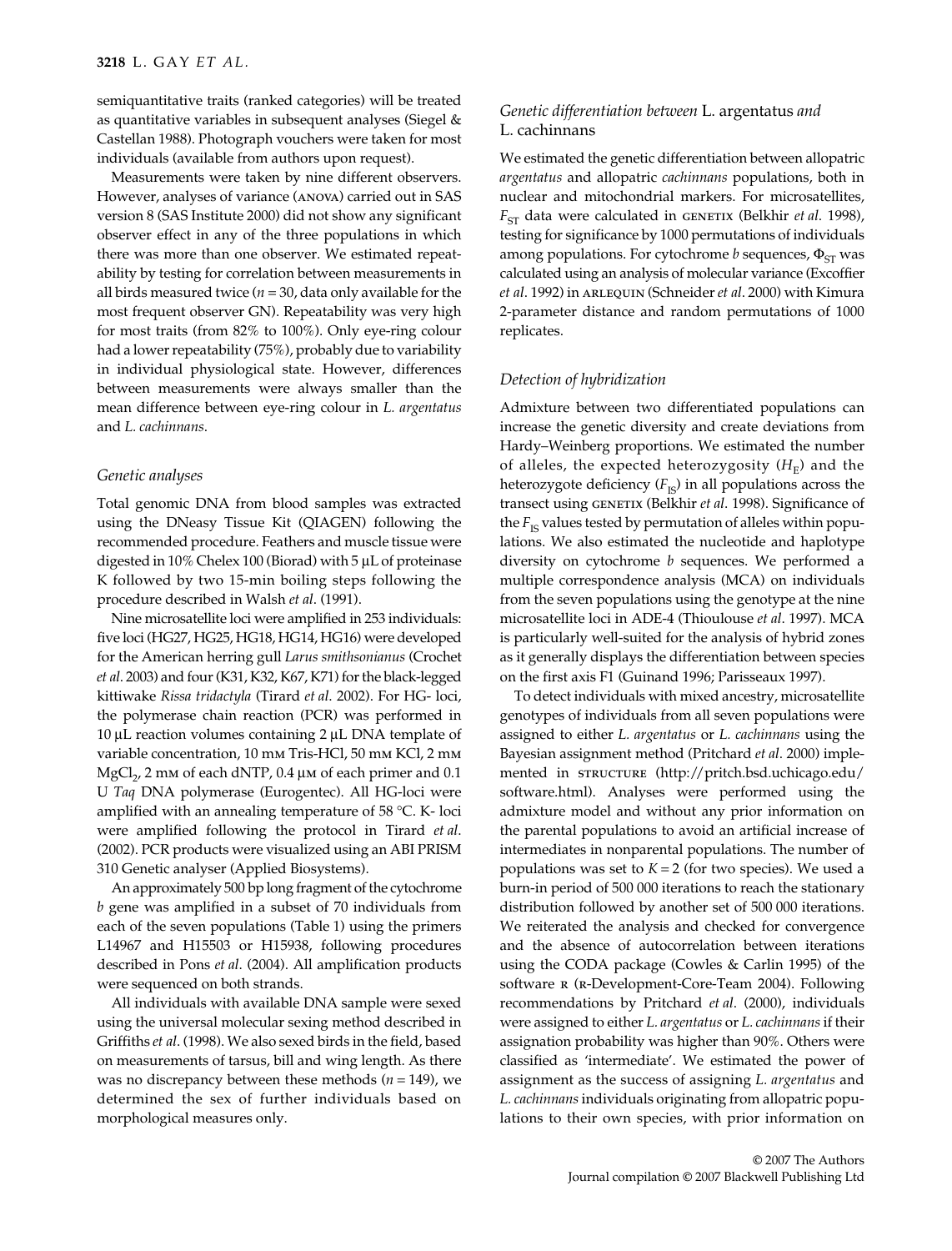populations. It reached 89% (the remaining 11% of birds were classified as intermediates).

Additionally, we performed a principal component analysis (PCA) on a subset of morphological variables measured in individuals from four populations (northern Poland, central Poland, southern Poland 2 and Ukraine) in ADE-4. These included six morphological variables (bill length, bill depth at gonys, number of primaries with black, length of black on the seventh primary, iris and eye-ring colour, see Table S1), chosen to maximize sample size. As there are sex-specific differences in these traits (Zagalska-Neubauer and Neubauer, unpublished data), we analysed both sexes separately  $(n = 126 \text{ males and } 174 \text{ females})$ . Those individuals whose PC1 scores fell outside the 95% boundaries of PC1 distributions in allopatric *argentatus* and allopatric *cachinnans* populations (northern Poland and Ukraine, respectively) were defined as morphological intermediates.

Finally, we compared the proportions of intermediate individuals determined by these two methods in allopatric and sympatric populations, assuming that a higher proportion of intermediates in sympatry would indicate hybridization.

# *Introgression of the neutral nuclear genome? Linkage disequilibrium analyses*

Within a hybrid zone, strong associations between loci, chromosomes and morphological traits originating from parental populations (linkage disequilibrium) are frequent (Goodman *et al*. 1999; Barton 2000). Peripheral parental populations supply parental gene combinations through migration, while recombination and segregation in hybrids break them down. An absence of linkage disequilibrium thus indicates extensive introgression resulting in complete recombination of the parental genomes. Multilocus withingenome disequilibrium *K*1,1 (analogous to an average heterozygote deficiency) and between-genome disequilibrium  $K_{0,2}$  (analogous to an average linkage disequilibrium) were estimated in mathematica (http://helios.bto.ed.ac.uk/ evolgen/barton/index.html), using a method for combination of data across loci developed by Barton (2000). As recommended, multiple alleles were pooled into two species-specific compound alleles to reduce the noise created by within-species diversity, which is not relevant to the analysis of disequilibria within the hybrid zone. For all microsatellite loci, each allele was assigned to a speciesspecific compound allele according to its coordinates on F1 axis (Daguin *et al*. 2001). Likelihoods for different nested models were compared using likelihood ratio tests (Barton 2000). We estimated  $K_{1,1}$ ,  $K_{0,2}$  and their 95% confidence intervals from the best model. We selected the five most differentiated loci (HG18; HG14; HG16; K32; K67) because calculations including all nine loci would have been unmanageable.

For comparison with the values observed, we estimated the expected linkage disequilibrium under a model of neutral diffusion, using the subsequent equations. Genetic linkage disequilibrium between two loci (*D*) depends on the width of the clines in alleles frequency (*w* assuming concordant clines for both loci), dispersal distance per generation (σ) and recombination rate between loci (*r*) (Barton 1982):

$$
D = \frac{\sigma^2}{r w^2}
$$
 (eqn 1)

This relation is independent of density and robust for weak to moderate selection (Barton & Gale 1993). Moreover, under the neutral diffusion model, assuming linear and homogeneous habitat, the width of the cline (*w*) only depends on the dispersal rate  $(σ)$  and the time since contact measured in number of generations (*T*) (Barton & Hewitt 1985):

$$
w^2 = 6.28\sigma^2 T \tag{eqn 2}
$$

By combining equations 1 and 2, the relationship between linkage disequilibrium and time since contact assuming neutral diffusion depends only on recombination rate and is independent of dispersal:

$$
D = \frac{1}{6.28rT}
$$
 (eqn 3)

The microsatellite loci used in this study are assumed to be unlinked, as no significant linkage disequilibrium could be detected between any pair of loci in allopatric populations (results not shown). The recombination rate of these loci is therefore assumed to be 0.5. The expected linkage disequilibrium was then calculated for a variable number of generations using equation 3, comparing these to the observed value.

#### *Mitochondrial introgression*

We investigated mitochondrial introgression by examining patterns of association between microsatellites or phenotype assignments and mitochondrial haplotypes. No haplotype was shared between *argentatus* and *cachinnans* in allopatry (see Results). We thus assigned all haplotypes found in allopatric *argentatus* populations (respectively allopatric *cachinnans*) as *L. argentatus* haplotypes (respectively *L. cachinnans*). Associations between microsatellite genotypes, haplotypes and morphotypes were tested using Fisher exact tests in sas version 8 (SAS-Institute 2000). We also tested if there was an excess of any of the haplotypes in hybrids (using binomial probabilities).

#### *Introgression rate for phenotypic traits*

To investigate the introgression level of phenotypic traits, we summarized the morphological variables using four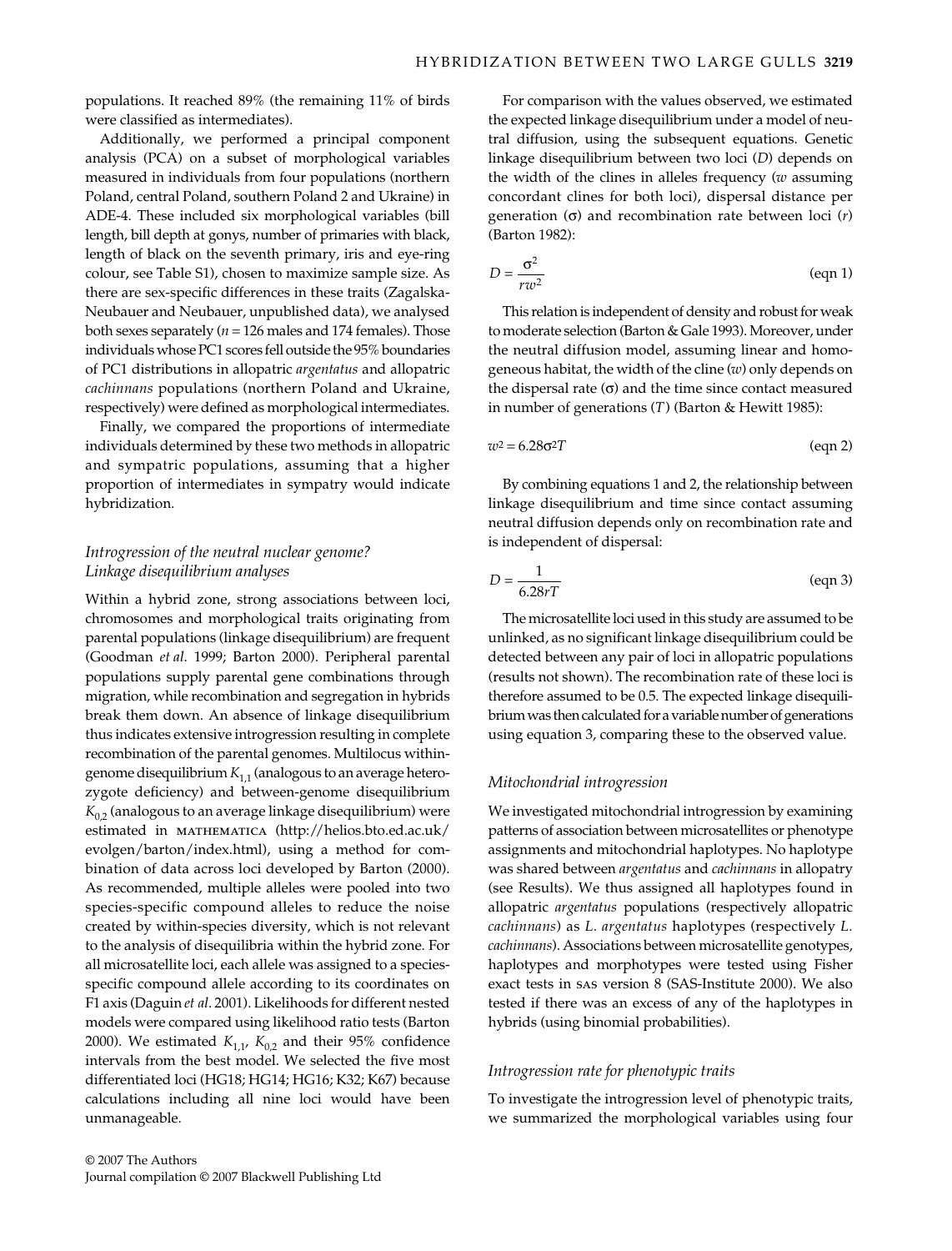discriminant analyses to maximize the differentiation between parental phenotypes with the program ADE-4 (Thioulouse *et al*. 1997), within each of the following groups (Table S1): colouration of bare parts (five variables, *n* = 236), plumage melanism features (11 variables, *n* = 203) and male and female morphometry (seven variables, *n* = 99 for females and 109 for males). Allopatric birds from northern Poland and Ukraine were used as reference populations (because they are the most distant populations available) and birds from central Poland and southern Poland 2 as supplementary individuals. We treated southern Poland 2 as a potentially admixed population to avoid biasing the allopatric sample.

To describe introgression of morphological traits, we developed an approach analogous to the analysis of linkage disequilibrium based on the variance of phenotypes. We assumed that the phenotypic trait is encoded by *k* loci and that variance is totally additive. Using a quantitative genetic model of admixture, the expected phenotypic variance in an admixed population  $(V_{G_0})$  at the first generation of admixture (before reproduction) is

$$
V_{G_0} = pV_1 + (1 - p)V_2 + p(1 - p)(\Delta \mu)^2
$$
 (eqn 4)

where  $V_1$  and  $V_2$  are the phenotypic variances of parental population 1 and 2, respectively; *p* is the admixture coefficient that represents the proportion of individuals originating from parental population 1; ∆µ is the difference between phenotypic means of parental population 1  $(\mu_1)$  and 2  $(\mu_2)$ . If reproductive isolation is complete, the phenotypic variance will remain the same  $(V_{G_0})$ . On the contrary, if the genomes of population 1 and 2 have completely recombined after a sufficient number of generations of panmixis, assuming each of the *k* loci equally contributing to the difference in phenotypic means, the expected variance  $V_{\text{mix}}$  is

$$
V_{\text{mix}} = pV_1 + (1 - p)V_2 + p(1 - p)\frac{(\Delta \mu)^2}{k}
$$
 (eqn 5)

If the phenotype considered is encoded by a large number of loci (i.e. large values of *k*), then

$$
V_{\text{mix}} \approx pV_1 + (1 - p)V_2 \tag{eqn 6}
$$

We defined Ukraine as population 1 ( $\mu_1$ ;  $V_1$ ;  $p = 1$ ) and northern Poland as population 2 ( $\mu$ <sub>2</sub>;  $V$ <sub>2</sub>;  $p$  = 0). We treated central Poland ( $\mu_{CP}$ ;  $V_{CP}$ ;  $p_{CP}$  such as  $\mu_{CP} = p_{CP} \mu_1 + (1 - p_{CP})$  $\mu$ <sub>2</sub>) and southern Poland 2 ( $\mu_{\rm sp}$ ;  $V_{\rm sp}$ ;  $p_{\rm sp}$ ) as two potentially admixed populations. We used the position of individuals on each of the four discriminant axis as synthetic variables resembling colouration of bare parts, plumage melanism and male and female morphometry. We estimated the four phenotypic means and variances with their confidence intervals for each of the above populations. Estimates of

the admixture coefficients for central Poland  $(p_{CP})$  and southern Poland 2  $(p_{SP})$  were deduced from means estimates  $(\mu_{CP} = p_{CP} \mu_1 + (1 - p_{CP}) \mu_2)$ . These values were then compared to a graph viewing the expected phenotypic variances both under the hypothesis of complete reproductive isolation  $(V_{G_0'}$  equation 4) and complete recombination  $(V_{\text{mix}},$  equation 6) as a function of the admixture coefficient (*p*). If the observed phenotypic variance is not significantly different from  $V_{G_0}$ , the trait has a bimodal distribution, indicating high dispersal, very recent admixture or some degree of reproductive isolation between parental populations. On the contrary, if the observed variance is not significantly different from  $V_{\text{mix}}$ , phenotypes are totally recombined due to extensive introgression in the absence of barriers preventing gene flow. The degree of introgression can thus be assessed as the position of population variance relative to both curves.

### **Results**

## *Hybridization between two poorly differentiated taxa across a narrow contact*

The nine microsatellite loci displayed between three and 17 alleles. None of these loci was diagnostic for either *Larus argentatus* or *Larus cachinnans* and 70% of alleles were shared between species (see Table S2, Supplementary material). The mean number of alleles and the expected heterozygosity were both maximal in sympatry (Table 1). Differentiation between allopatric populations was significant but low  $(F_{ST} = 0.108 \, [0.051; 0.169], P < 0.001)$ . The MCA performed on the multilocus microsatellite genotype showed that 6.3% of the total genetic variance was explained by the first axis, separating the two species (*n* = 166 individuals from the seven populations). We found no significant difference between the distribution of F1 scores in Finland–Norway–northern Poland (post hoc Tukey's tests, *P* > 0.98) or southern Poland 1 and 2–Ukraine (*P* > 0.99), which confirmed that allopatric *argentatus* and allopatric *cachinnans* were valid groups. The distributions of the F1 scores for allopatric *argentatus* and allopatric *cachinnans* overlapped (Fig. 2). In sympatry (central Poland), a large number of intermediate individuals made the distribution of F1 scores roughly unimodal (Fig. 2). More than 38% of individuals in the sympatric population were classified as intermediate by the assignment test using microsatellite genotype (Table 2). It was significantly higher than the proportion of intermediate individuals in allopatric populations ( $\chi^2$  = 7.156, d.f. = 1, *P* = 0.007).

The cytochrome *b* sequences were 490–629 bp long and defined eight haplotypes (GenBank Accession nos EF513623– EF513630). Seven of these have been described in earlier studies and are named after the taxon in which they were most frequent (Crochet *et al*. 2003; Liebers *et al*. 2004). L20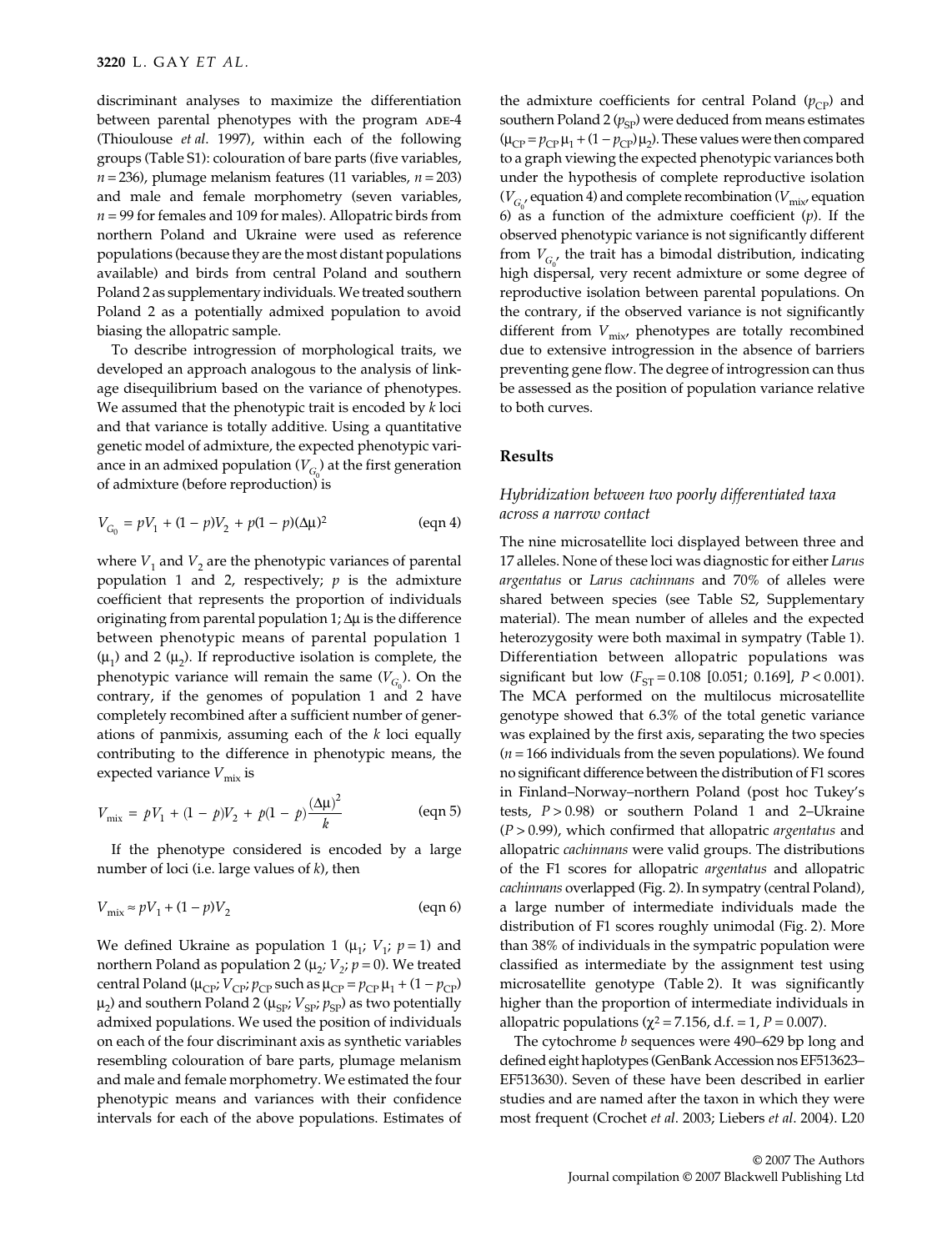**Table 2** Total number of individuals from allopatric *argentatus*, allopatric *cachinnans* and sympatric populations assigned to *Larus argentatus*, intermediate or *Larus cachinnans* using the three different data sets: microsatellites, mitochondrial DNA haplotype or phenotype. The individuals are not necessarily the same for each assignment method

|                       |               | Microsatellites | mtDNA | Phenotype |
|-----------------------|---------------|-----------------|-------|-----------|
| Allopatric argentatus | L. argentatus | 36              | 25    | 25        |
|                       | intermediate  | 17              |       | 4         |
|                       | L. cachinnans |                 |       |           |
| Sympatry              | L. argentatus | 44              | 15    | 66        |
|                       | intermediate  | 41              |       | 58        |
|                       | L. cachinnans | 21              | 8     | 53        |
| Allopatric cachinnans | L. argentatus |                 |       |           |
|                       | intermediate  | 14              |       | 11        |
|                       | L. cachinnans | 74              | 21    | 45        |



**Fig. 2** Frequency distribution of F1 scores from multiple correspondence analysis based on nine microsatellite loci typed in seven populations grouped as allopatric *argentatus*, sympatric *argentatus*/*cachinnans* and allopatric *cachinnans* (see Methods).

corresponds to a fragment of a haplotype earlier described in one individual of *Larus smithsonianus* from Alaska (Liebers *et al*. 2004). CACH was a new haplotype prevalent in all allopatric *cachinnans* populations. It had a maximum divergence of only 0.8% from the five haplotypes found in *L. argentatus* (ARG, OMI, FUSC, MICH and MAR). The haplotype diversity was maximal in sympatry (Table 1). Allopatric *argentatus* and *cachinnans* populations did not share any haplotype (apart from one omissus haplotype in southern Poland 1, Fig. 3) and were significantly differentiated ( $\Phi_{ST}$  = 0.278, *P* < 0.0001, analysis performed on the 490 bp long fragment sequenced in all individuals).

The PCA on morphological variables confirmed that allopatric populations (northern Poland vs. Ukraine) differed in their phenotype, as the distribution of PC1 scores explaining 51.3% of the total variance for females and 40.7% for males did not overlap. The proportion of intermediate individuals in sympatry (32.8%, Table 2) was significantly higher than in allopatric populations (test on assignments from PC1 scores, northern Poland + Ukraine vs. central Poland:  $\chi^2 = 5.802$ , d.f. = 1,  $P = 0.016$ ).

# *Introgression of the neutral genome: microsatellite linkage disequilibrium analyses*

When a different diagnostic allele is fixed in each allopatric population, the maximum linkage disequilibrium in sympatry is 0.25. In our secondary contact, allopatric populations were polymorphic: the mean frequency of the *cachinnans'* synthetic allele over the five microsatellite loci was 0.18 in allopatric *argentatus* (Finland) and 0.66 in allopatric *cachinnans* (Ukraine). The maximum linkage disequilibrium expected in sympatry with complete reproductive isolation was thus 0.057.

The estimates of average multilocus heterozygote deficiency  $(K_{1,1})$  and average linkage disequilibrium  $(K_{0,2})$ plotted against the mean frequency of the synthetic *cachinnans* allele together with the maximum values expected if reproductive isolation was complete are shown in Fig. 4. There was no significant heterozygote deficiency in any of the populations, neither in allopatry or sympatry (Fig. 4a). Linkage disequilibrium was significant in sympatry only (central Poland,  $K_{0,2} = 0.041$ ; Fig. 4b) but lower than expected if reproductive isolation was complete. This low linkage disequilibrium indicated that F1 hybrids (detected by their intermediate phenotype) successfully reproduce, resulting in introgression and recombination of the parental genomes.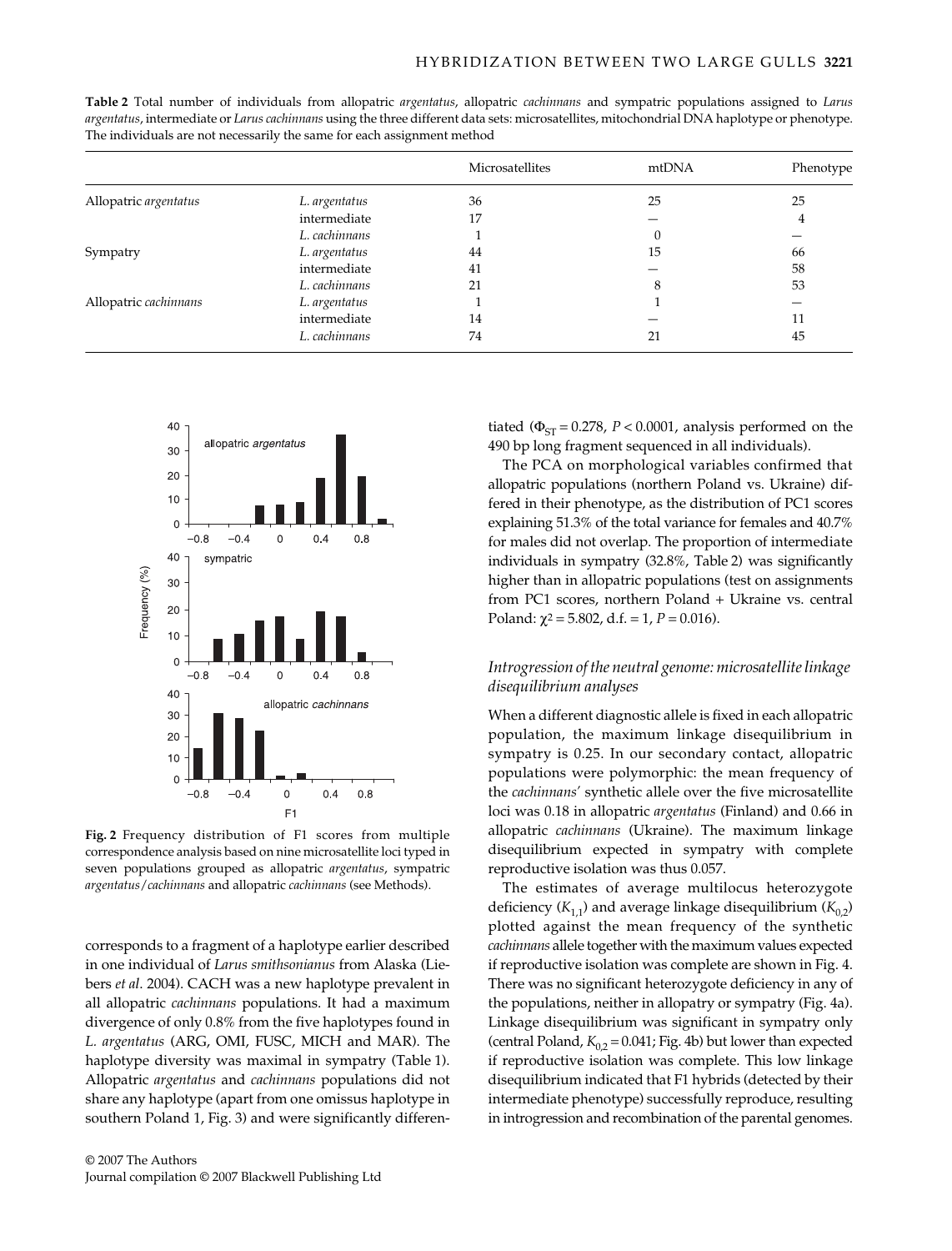

**Fig. 3** Mitochondrial haplotype frequencies in seven populations grouped as allopatric *argentatus*, sympatric *argentatus/cachinnans* and allopatric *cachinnans*. All haplotypes except CACH have been described in earlier studies (Crochet *et al*. 2003; Liebers *et al*. 2004).

 $9%$ 

5% 5%



**Fig. 5** Expected decay of linkage disequilibrium with time in number of generations after contact (generation 1 corresponds to F1). The recombination rate  $c$  was set to 0.5. The grey zones represent the current situation in sympatry (central Poland): 2–3 generation-old contact between *Larus argentatus* and *Larus cachinnans* and observed linkage disequilibrium  $LD<sub>obs</sub> = 0.041$ [0.022; 0.048].

above). Heterospecific pairs of *L. argentatus* and *L. cachinnans* started to be reported in our sympatric population (central Poland) about 25 years ago (P. Chylarecki, personal communication). This is equivalent to two to three generations (see Migot 1992 for generation time in large gulls), as presented by the grey vertical shading in Fig. 5. The linkage disequilibrium in this population  $(K_{0.2} = 0.041$  [0.022; 0.048], see above) is shown by the horizontal grey shading. Comparing the observed linkage disequilibrium with the expected after two to three generations of neutral diffusion shows no significant difference.

#### *Introgression of the mitochondrial genome*

In sympatry (central Poland), there was a significant cytonuclear association, i.e. between *L. argentatus* (respectively *L. cachinnans*) nuclear genotype (microsatellites

# The expected decay of linkage disequilibrium with time in a panmictic population (neutral diffusion, equation 3) is shown in Fig. 5, starting with a linkage disequilibrium value of 0.057 at the first generation of admixture (see

**Fig. 4** Multi-locus average heterozygote deficiency  $K_{1,1}$  (a) and average linkage disequilibrium  $K_{0,2}$  (b) and their 95% confidence intervals based on five loci in relation to the mean frequency of the synthetic *cachinnans* allele for populations of allopatric *argentatus* (grey symbols; Norway, squares; Finland, circles; northern Poland, triangles), sympatric *argentatus/cachinnans* (crosses) and allopatric *cachinnans* (open symbols; southern Poland 1, triangles; southern Poland 2, circles; Ukraine, squares) and their respective theoretical maximum values expected if there is complete

 $0.4$ 

 $\frac{0}{2}$  $0.6$  $\overline{2}$  $\overline{0.8}$  $60$ 

Frequency of the cachinnans allele

ο<br>ω

 $\overline{6}$ 

reproductive isolation (black curves) (see methods).

 $\Omega$ 

 $\ddot{\circ}$ 

 $-0.025$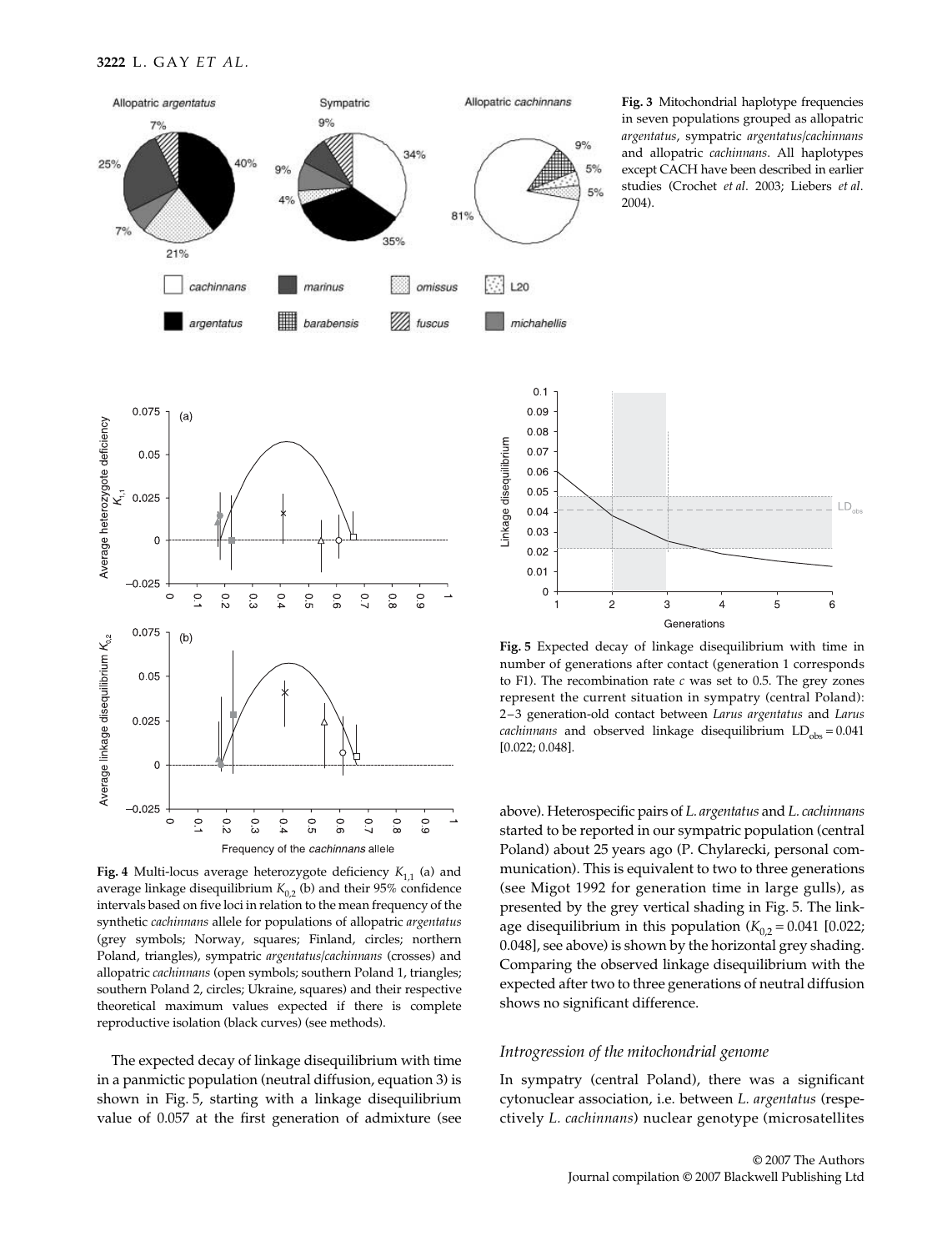

**Fig. 6** Phenotypic variances expected for a situation of complete reproductive isolation  $(V_{G_0}: \blacksquare \blacksquare)$  and free recombination  $(V_{\text{mix}}:$ OOO) and observed variances and their 95% confidence intervals for colouration of bare parts, plumage melanism, and female and male morphometry in populations of allopatric *argentatus* (grey symbols; northern Poland, triangles), sympatric *argentatus*/ *cachinnans* (crosses) and allopatric *cachinnans* (open symbols; southern Poland 2, circles; Ukraine, squares).

**Table 3** Association between individuals with *Larus argentatus* and *Larus cachinnans* mitochondrial haplotypes and their microsatellite genotypes (a) or morphotypes (b) in a sympatric population (central Poland). Individual genotypes and morphotypes were assigned to *L. argentatus*, intermediate or *L. cachinnans* using assignment tests and PCA, respectively. Fisher exact tests were used to test for significant difference from random association (in italics). Obs., observed; Exp., expected

or morphotype) and mitochondrial haplotype (Table 3, microsatellite-haplotype: Fisher exact test:  $n = 20$ ,  $P = 0.0045$ ; morphotype-haplotype:  $n = 23$ ,  $P = 0.0113$ ). Intermediates, however, had *L. argentatus* haplotype more often than expected if mating was not sex-biased: this was significant for phenotype (Table 3b), as the probability to have seven *L. argentatus* haplotypes in the intergrades is 0.008; but not significant for microsatellites (Tables 3a, *P* = 0.156).

# *Introgression in phenotypic traits: Phenotypic variance analyses*

Observed phenotypic variances for colouration of bare parts, plumage melanism and female and male morphometry are plotted against the admixture coefficient *p* in Fig. 6. Thereby, it was possible to compare these values to the variance expected under the model of free recombination  $(V_{\text{mix}})$  and if reproductive isolation was complete  $(V_{G_0})$ . In sympatry (central Poland), the observed variances for plumage and morphometry (both sexes) lied between the expected values for complete reproductive isolation  $(V_{G_0})$ or free recombination  $(V_{\text{mix}})$ , suggesting introgression in line with the genetic linkage disequilibrium. The variance of colouration of bare parts was very high and not significantly different from the model of complete reproductive isolation  $(V_{G_0})$ . This indicated a bimodal distribution of bare parts colouration in sympatry, with a deficit of individuals with intermediate phenotypes. This difference in introgression level between traits shows that some traits are involved in barriers to gene flow.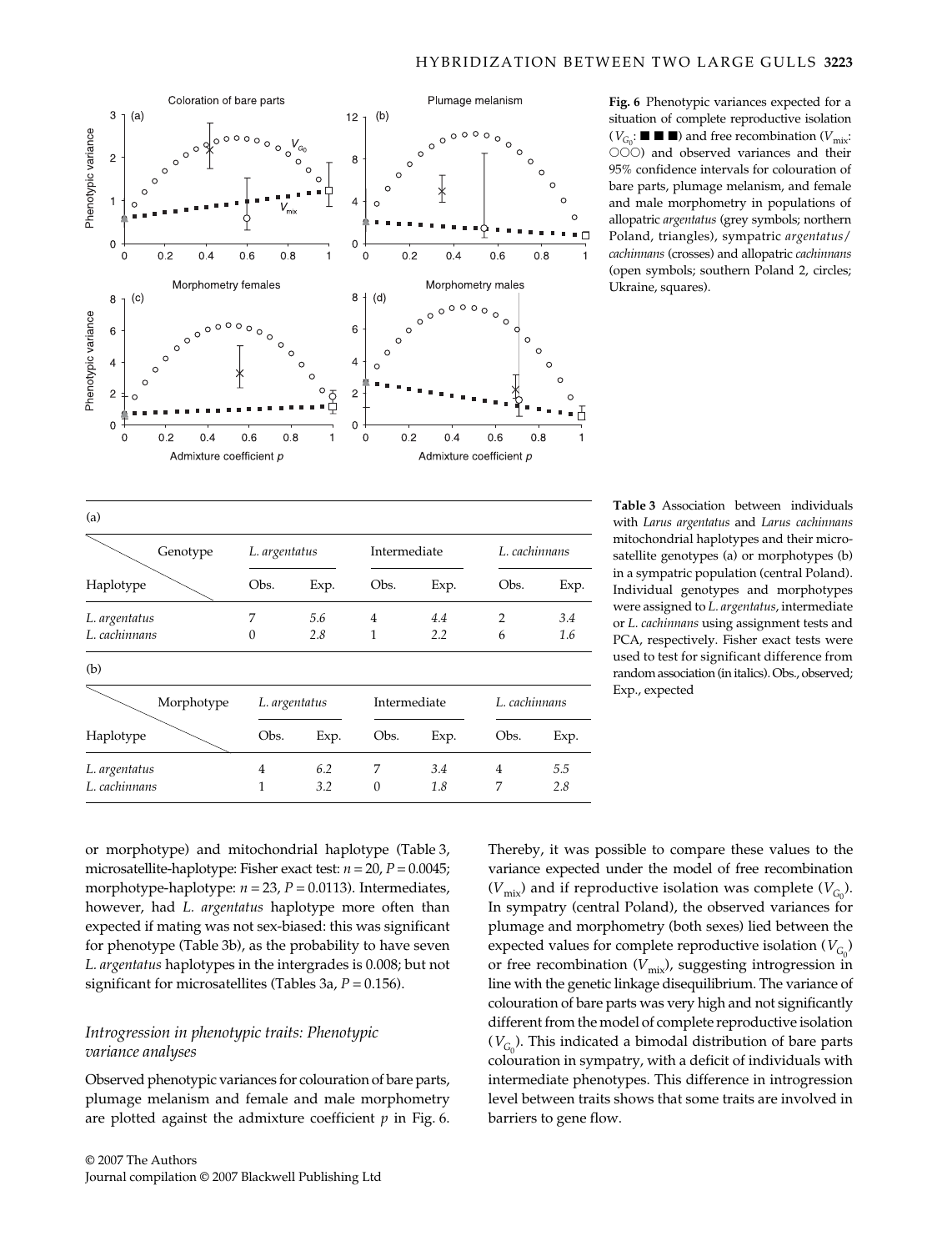#### **Discussion**

#### *Evidence for introgression*

There have been several lines of evidence that hybridization occurs between *L. argentatus* and *L. cachinnans*, leading to introgression between the genomes. First, the excess of individuals with intermediate phenotypes or genotypes in sympatry demonstrated that these species hybridized in the mixed colony of Wloclawek in central Poland. Then, both genetic linkage disequilibrium (Fig. 4b) and phenotypic variance (Fig. 6) were significantly lower than expected if reproductive isolation was complete, further indicating genetic introgression through successful reproduction of F1 hybrids. Empirical data thus confirmed that the reproductive isolation between *L. argentatus* and *L. cachinnans* is at best incomplete.

This result fits well with the low genetic divergence observed between *L. argentatus* and *L. cachinnans* for nuclear loci ( $F_{ST}$  = 10.8%) and mitochondrial haplotypes (maximum divergence 0.8%), indicating that speciation occurred very recently (see also Liebers *et al*. 2004). Low levels of genetic divergence like this would not be expected to result in strong intrinsic postzygotic barriers. These develop first with increasing levels of genetic divergence, as mutations, selection and genetic drift accumulates (Orr 1997; Coyne & Orr 2004). A link between intrinsic postzygotic barriers and genetic divergence has indeed been observed in a variety of taxa (see Coyne & Orr 2004 for a review). Moreover, post–mating barriers evolve particularly slowly in birds (Prager & Wilson 1975; Price & Bouvier 2002; Fitzpatrick 2004). Both species, *L. argentatus* and *L. cachinnans*, have been shown to be similar in their breeding phenology, habitat choice and food resources in sympatry (Neubauer *et al*. 2006), making strong ecological selection against hybrids unlikely (MacCallum *et al*. 1998). Low levels of postmating isolation are probably a general phenomenon among large gulls. For example, egg-switching experiments between *L. argentatus* and *L. fuscus* resulted in the formation of many hybrids the following generation, many of which survived and reproduced without any obvious disadvantages (Harris *et al*. 1978).

#### *Is there any barrier to neutral gene flow?*

Linkage disequilibrium (LD) is highly informative to assess the potential future of a secondary contact. When reproductive isolation is complete, LD in sympatry is maximal because there is no recombination; its value is then only limited by the initial difference in allele frequency. In our case, the significant linkage disequilibrium between neutral nuclear markers in sympatry (Fig. 4) did not differ from the LD expected after two to three generations of neutral diffusion (Fig. 5). It can thus be accounted for by

dispersal and recent contact alone, without any reduction of gene flow at neutral loci.

In the absence of strong barriers to neutral gene flow, the gradient in allele frequency is expected to fade away with time under the effect of dispersal. Dispersal has been shown to be substantial in large gulls, e.g. in *L. argentatus* 35% of birds started to breed outside their natal colony in Britain (Coulson 1991), and dispersal distances up to 250 km have been documented (Cramps & Simmons 1983). These findings support the idea that gene flow across the zone of secondary contact may be substantial. Merging of parental genomes across zones of secondary contact has recently been documented in different taxa, including two evolutionary units of the golden-striped salamander *Chioglossa lusitanica* in Portugal (Sequeira *et al*. 2005), chromosomal races of common shrew *Sorex araneus* (Andersson *et al*. 2004), and American black ducks *Anas rubripes* and mallards *A. platyrhynchos* (Mank *et al*. 2004).

#### *Asymmetric gene flow in mtDNA?*

The higher-than-expected association of *L. argentatus*mtDNA with intermediate nuclear genotype (Table 3) highlighted asymmetric introgression of the mitochondrial genome. Because mtDNA is maternally transmitted, it might result either from a lower success of crosses involving females *L. cachinnans* and males *L. argentatus*than the reverse crosses or from an asymmetry in pair formation (females *L. cachinnans* avoiding interspecific crossings more than female *L. argentatus*). Sequencing more individuals and studying pair formation in the field is necessary to better understand the issue of asymmetric introgression. Whatever is the mechanism creating this asymmetry, a partial barrier to gene flow must be involved. This asymmetry should then lead to a lower introgression of mtDNA compared to nuclear DNA.

Sex-biased introgression has been described in several hybrid zones, for example in flycatchers, in which female collared flycatchers mate more frequently with male pied flycatchers than the reverse (Veen *et al*. 2001). Other examples of sex-biased introgression include two species of char *Salvelinus malma* and *S. confluentus* (Redenbach & Taylor 2003) or hare *Lepus europeus* and *L. timidus* (Thulin *et al*. 1997). However, the heterogeneity of introgression rates can be reverse, i.e. introgression rates in mtDNA are higher than in the nuclear genome (Arnold 1997). This indicates that sex-biased introgression, explained for example by Haldane's rule or mate choice behaviour, is probably widespread and contributes to the heterogeneity of introgression rates within the genomes.

Crochet *et al*. (2003) suggested that sex-biased gene flow, as expected under Haldane's rule, could explain the discrepancy between mitochondrial and nuclear differentiation among large gull species. Helbig *et al*. (2001) also suspected the influence of Haldane's rule in a warbler hybrid zone.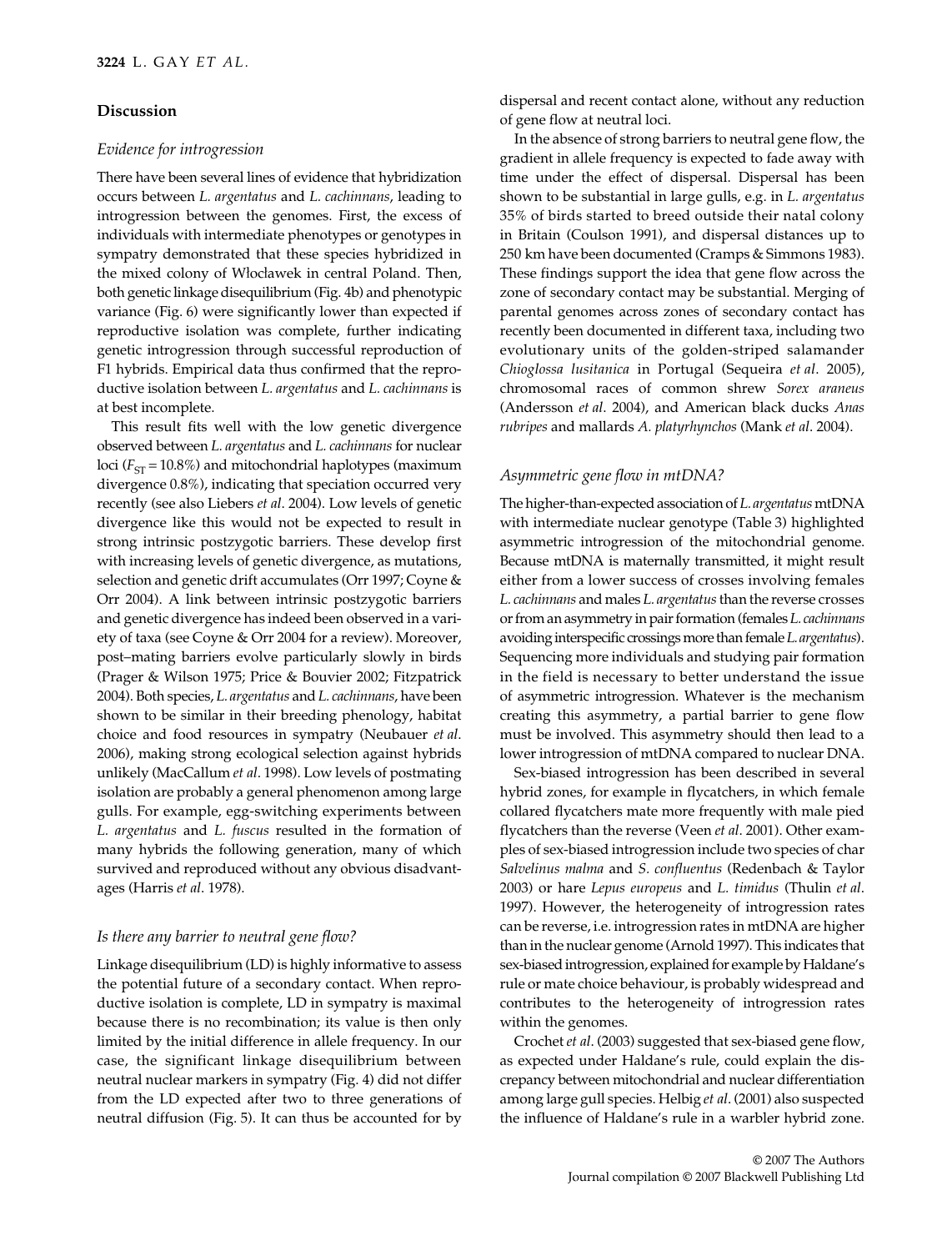The complete lineage sorting between *L. argentatus* and *L. cachinnans* allopatric populations on cytochrome *b* contrasts here with the large amount of shared polymorphism in microsatellites. This could result from stronger drift on mtDNA whose effective size is four times lower than for nuclear DNA. It is possible to correct for effective size differences between markers, but under the assumption of a finite island model and migration/drift equilibrium (Gay *et al*. 2004), which is very unlikely to be reached in our zone of recent secondary contact. Moreover, differences in intraspecific diversity (Hedrick 1999) between nuclear and mtDNA also make the effects of asymmetric introgression on the differentiation difficult to apprehend. A proper testing of sex-biased introgression would require sampling more populations along the transect, comparing the slopes of the clines in mitochondrial vs. nuclear allele frequencies.

# *Selection on the colouration of bare parts reduces introgression*

We supposed that exogenous selection or incomplete prezygotic barriers may reduce introgression for some phenotypic traits in the contact zone of *L. argentatus* and *L. cachinnans*. Thus, selection is a potential factor important to maintain phenotypic differences.

Analyses of phenotypic variance illustrated that introgression rates of phenotypic traits were variable. Do any of the assumptions underlying our analysis limit its accuracy? First, we neglected environmental variance and assumed that phenotypic variance was fully additive. However, even if some of the differentiation between allopatric populations was due to environmental variance, omitting environmental variance would only decrease the variance expected under complete reproductive isolation  $(V_{G_0})$  and not affect phenotypic variance in sympatry (i.e. in the same environment), which is conservative. Second, we assumed that a large number of genes encoded the phenotypic traits investigated (high value of *k*). If only few genes are involved (low value of *k*), then the expected variance after many generations of free recombination  $(V_{mix})$  would be higher (see equation (5)). This limitation is particularly relevant for the colouration of bare parts. However, as this is a synthetic trait summarizing both the amount of carotenoïds (eyering and leg colour) and melanin (dark sports in the iris), we are confident that it is encoded by more than two genes.

The high variance of colouration of bare parts indicated a bimodal distribution of bare parts colouration in sympatry, caused by a deficit of individuals with intermediate phenotypes. This suggests the existence of premating barriers, for example assortative mate choice with regard to the colouration of bare parts (Jiggins & Mallet 2000). It has been previously suggested that the colouration of bare parts, especially bill and foot colouration, may be involved in mate choice in seabirds (Pierotti 1987). However, there was no clear difference either in bill or in foot colouration between taxa in our study. Instead, iris and eye-ring colour were the most divergent traits with highest weight in the discriminant analysis. Experiments performed by Smith (1966) suggested that the contrast between the fleshy eyering and iris and the white head may be involved in isolating mechanisms in Arctic gulls. Birds with light coloured irises and eye-rings (like *L. argentatus*) were reproductively isolated from birds with dark irizes and eye-rings (like *L. cachinnans*). Although Smith's experiments are controversial and should be replicated (Pierotti 1987), they support our hypothesis that iris and eye-ring colour may play a role in mate choice in large gulls. Further experimental testing is needed to confirm that traits like eye-ring and iris colour are involved in mate choice and contribute to assortative mating. Introgression of these phenotypic traits seems nevertheless slower compared to neutral markers, which diffuse without any apparent barrier.

### **Conclusion**

The diffusion-like behaviour of neutral markers across the contact zone between *Larus argentatus* and *L. cachinnans* suggested that there are no or few genes involved in reproductive isolation. Comparison with a series of phenotypic traits identified a few characters that show reduced introgression compared to neutral markers. Incomplete reproductive barriers could act as selective filters that prevent the introgression of foreign alleles with differential effectiveness depending on the locus involved and the modes of inheritance. A similar variability in introgression rate at the genome scale was observed in a wide diversity of hybrid zones, from birds (*Manacus candei* and *M. vitellinus*, Brumfield *et al*. 2001), to Lepidoptera (*Papilio machaon* and *P. hospiton*, Cianchi *et al*. 2003) or cottonwoods (*Populus fremontii* and *P. angustifolia*, Martinsen *et al*. 2001). More generally, as soon as reproductive isolation is incomplete (i.e. viable and fertile F1 hybrids), neutral diffusion is expected for most markers as long as they are not linked to a locus counter-selected in hybrids or intergrades. Hence, the fewer loci involved in reproductive isolation (either because the level of isolation is low or because there are few large effect genes), the more neutral diffusion is expected in a large portion of the genome. In the zone of contact we studied, the only loci experiencing a reduction of gene flow and thus potentially involved in reproductive isolation encoded phenotypic traits that could play a role in mate choice. This result is in agreement with the hypothesis that premating isolation (and especially mate choice) could be a major component of reproductive isolation between bird species (Gill 1998). This study highlights the usefulness of a multilocus approach to study hybrid zones and discriminate among possible mechanisms responsible for their maintenance (Marshall & Sites 2001).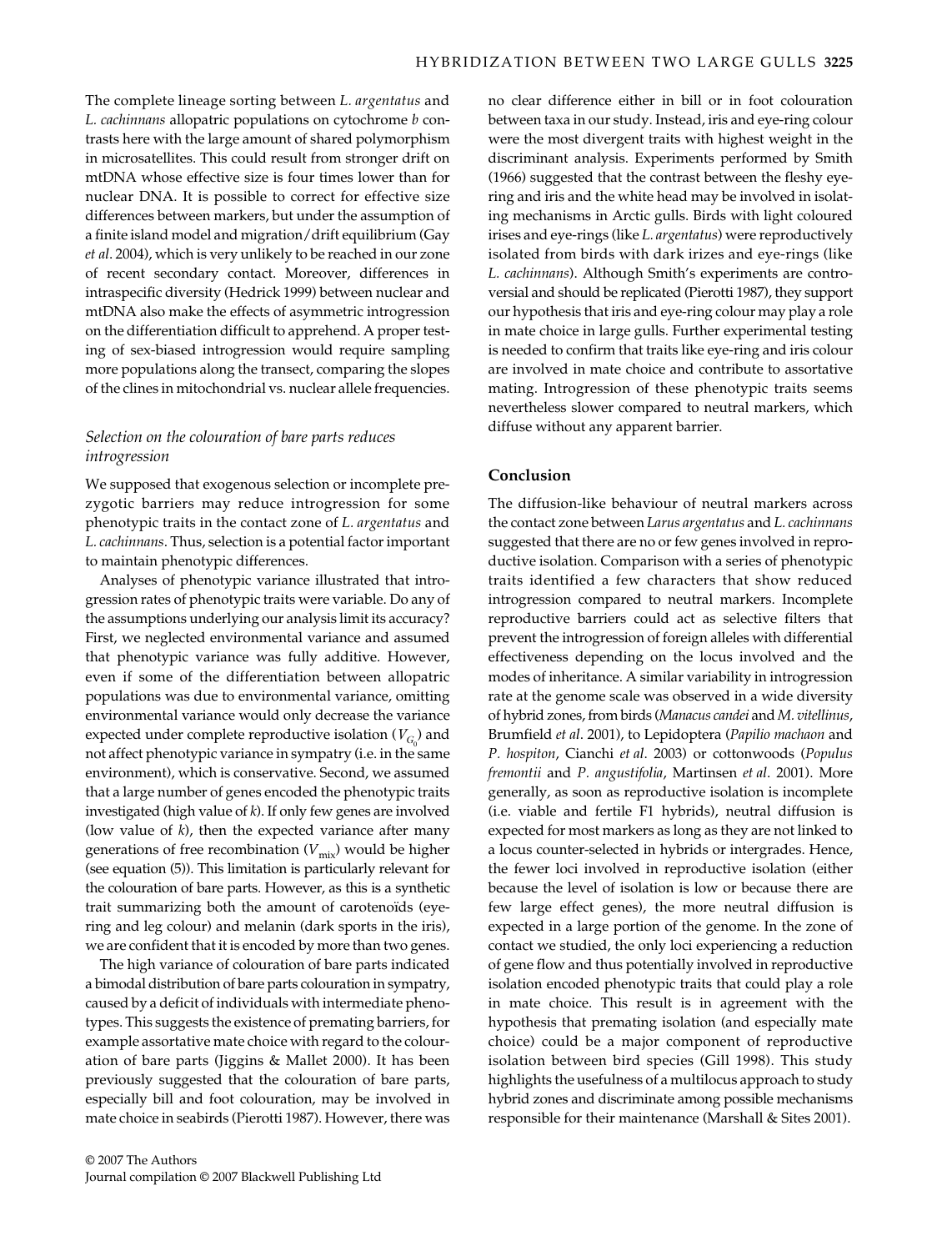#### **Acknowledgements**

We would like to thank A. I. & V.A. Koshelev and the polish teams 'Czaplon' and 'Kuling', who helped with field work. In particular, we thank M. Faber, J. Betleja, J. Pietrasik, P. Ziecik, A. Forsten, V. Rauste, A. Lindholm, R. Barret and R. Bradburry for collecting samples and taking morphological measurements. Fieldwork was supported by the Polish Committee for Scientific Research grant 6PO4C 04719. We are grateful to N. Bierne and T. Lenormand for their advices for the analysis of hybrid zones and to J.-D. Lebreton, who provided help for statistical analyses. We also thank P. Sourrouille and B. Nabholz in Montpellier and C. Bonillo, J. Lambourdière and A. Tillier in Paris for technical assistance with the molecular work. P. Jarne, J.-D. Lebreton and anonymous referees made helpful comments on previous versions of this manuscript.

#### **References**

- Andersson A, Narain Y, Tegelstrom H, Fredga K (2004) No apparent reduction of gene flow in a hybrid zone between the west and north European karyotypic groups of the common shrew, *Sorex araneus*. *Molecular Ecology*, **13**, 1205–1215.
- Arnold ML (1997) *Natural Hybridization and Evolution*. Oxford University Press, New York.
- Barton NH (1982) The structure of the hybrid zone in *Uroderma bilobatum* (Chiroptera, Phyllostomatidae). *Evolution*, **36**, 863– 866.
- Barton NH (2000) Estimating multilocus linkage disequilibria. *Heredity*, **84**, 373–389.
- Barton NH, Gale KS (1993) Genetic analysis of hybrid zones. In: *Hybrid Zones and the Evolutionary Process* (ed. Harrison RG), pp. 13–45. Oxford University press, Oxford, UK.
- Barton NH, Hewitt GM (1981) Hybrid zones and speciation. In: *Evolution and Speciation: Essays in Honor of M.J.D. White* (eds Atchley WR, Woodruff DS), pp. 109–145. Cambridge University Press, Cambridge, UK.
- Barton NH, Hewitt GM (1985) Analysis of hybrid zones. *Annual Review of Ecology and Systematics*, **16**, 113–148.
- Barton NH, Hewitt GM (1989) Adaptation, speciation and hybrid zones. *Nature*, **341**, 497.
- Belkhir K, Borsa P, Goudet J, Chikhi L, Bonhomme F (1998) *genetix, Logiciel sous Windows pour la Génétique des Populations*. Laboratoire Génome et Populations, CNRS UPR 9060, Université de Montpellier II, Montpellier, France.
- Borge T, Lindroos K, Nadvornik P, Syvanen AC, Saetre GP (2005) Amount of introgression in flycatcher hybrid zones reflects regional differences in pre and post–zygotic barriers to gene exchange. *Journal of Evolutionary Biology*, **18**, 1416–1424.
- Brumfield RT, Jernigan RW, McDonald DB, Braun MJ (2001) Evolutionary implications of divergent clines in an avian (*Manacus*: Aves) hybrid zone. *Evolution*, **55**, 2070–2087.
- Cianchi R, Ungaro A, Marini M, Bullini L (2003) Differential patterns of hybridization and introgression between the swallowtails *Papilio machaon* and *P. hospiton* from Sardinia and Corsica islands (Lepidoptera, Papilionidae). *Molecular Ecology*, **12**, 1461–1471.
- Coulson JC (1991) The population dynamics of culling herring gulls and lesser black-backed gulls. In: *Bird Population Studies* (eds Perrins CM, Lebreton JD, Hirons GJM). Oxford University Press, Oxford, UK.
- Cowles MK, Carlin BP (1995) Markov chain Monte Carlo diagnostics: a comparative review. *Journal of the American Statistical Society*, **91**, 883–904.
- Coyne JA, Charlesworth B, Orr HA (1991) Haldane's rule revisited. *Evolution*, **45**, 1710–1714.
- Coyne JA, Orr HA (2004) *Speciation*. Sinauer Associates, Sunderland, Massachusetts.
- Cramps S, Simmons KEL (1983) Handbook of the birds of Europe the Middle East and North Africa. *The Birds of the Western Palearctic*. Oxford University Press, Oxford, UK.
- Crochet PA, Chen JJZ, Pons JM *et al*. (2003) Genetic differentiation at nuclear and mitochondrial loci among large white-headed gulls: sex-biased interspecific gene flow? *Evolution*, **57**, 2865–2878.
- Daguin C, Bonhomme F, Borsa P (2001) The zone of sympatry and hybridization of *Mytilus edulis* and *M. galloprovincialis*, as described by intron length polymorphism at locus mac-1. *Heredity*, **86**, 342–354.
- Endler JA (1977) *Geographic Variation, Speciation and Clines*. Princeton University Press, Princeton, New Jersey.
- Excoffier L, Smouse PE, Quattro JM (1992) Analysis of Molecular Variance inferred from metric distances among DNA haplotypes: application to human mitochondrial DNA restriction data. *Genetics*, **131**, 479–491.
- Fitzpatrick BM (2004) Rates of evolution of hybrid inviability in birds and mammals. *Evolution*, **58**, 1865–1870.
- Gay L, Defos Du Rau P, Mondain-Monval J-Y, Crochet P-A (2004) Phylogeography of a game species: the Red-Crested Pochard (*Netta rufina*) and consequences for its management. *Molecular Ecology*, **13**, 1035–1045.

Gill FB (1998) Hybridization in birds. *Auk*, **115**, 281–283.

- Goodman SJ, Barton NH, Swanson G, Abernethy K, Pemberton JM (1999) Introgression through rare hybridization: a genetic study of a hybrid zone between Red and Sika Deer (genus *Cervus*) in Argyll, Scotland. *Genetics*, **152**, 355–371.
- Grant PR, Grant BR (1992) Hybridization of bird species. *Science*, **256**, 193–197.
- Griffiths R, Double MC, Orr K, Dawson RJG (1998) A DNA test to sex most birds. *Molecular Ecology*, **7**, 1071–1075.
- Guinand B (1996) Use of a multivariate model using allele frequency distributions to analyse patterns of genetic differentiation among populations. *Biological Journal of the Linnean Society*, **58**, 173–195.
- Haldane JBS (1922) Sex-ratio and unisexual sterility in hybrid animals. *Journal of Genetics*, **12**, 101–109.

Harris MP, Morley C, Green GH (1978) Hybridization of herring and lesser black-backed gulls in Britain. *Bird Study*, **25**, 161–166.

- Hedrick PW (1999) Perspective: highly variable loci and their interpretation in evolution and conservation. *Evolution*, **53**, 313–318.
- Helbig AJ, Salomon M, Bensch S, Seibold I (2001) Male-biased gene flow across an avian hybrid zone: evidence from mitochondrial and microsatellite DNA. *Journal of Evolutionary Biology*, **14**, 277– 287
- Jiggins CD, Mallet J (2000) Bimodal hybrid zones and speciation. *Trends in Ecology & Evolution*, **15**, 250–255.
- Liebers D, de Knijff P, Helbig AJ (2004) The herring gull complex is not a ring species. *Proceedings of the Royal Society of London. Series B, Biological Sciences*, **271**, 893–901.
- MacCallum CJ, Nurnberger B, Barton NH, Szymura JM (1998) Habitat preference in the *Bombina* hybrid zone in Croatia. *Evolution*, **52**, 227–239.
- Mallet J (2005) Hybridization as an invasion of the genome. *Trends in Ecology & Evolution*, **20**, 229–237.
- Mank JE, Carlson JE, Brittingham MC (2004) A century of hybridization: decreasing genetic distance between American black ducks and mallards. *Conservation Genetics*, **5**, 395–403.